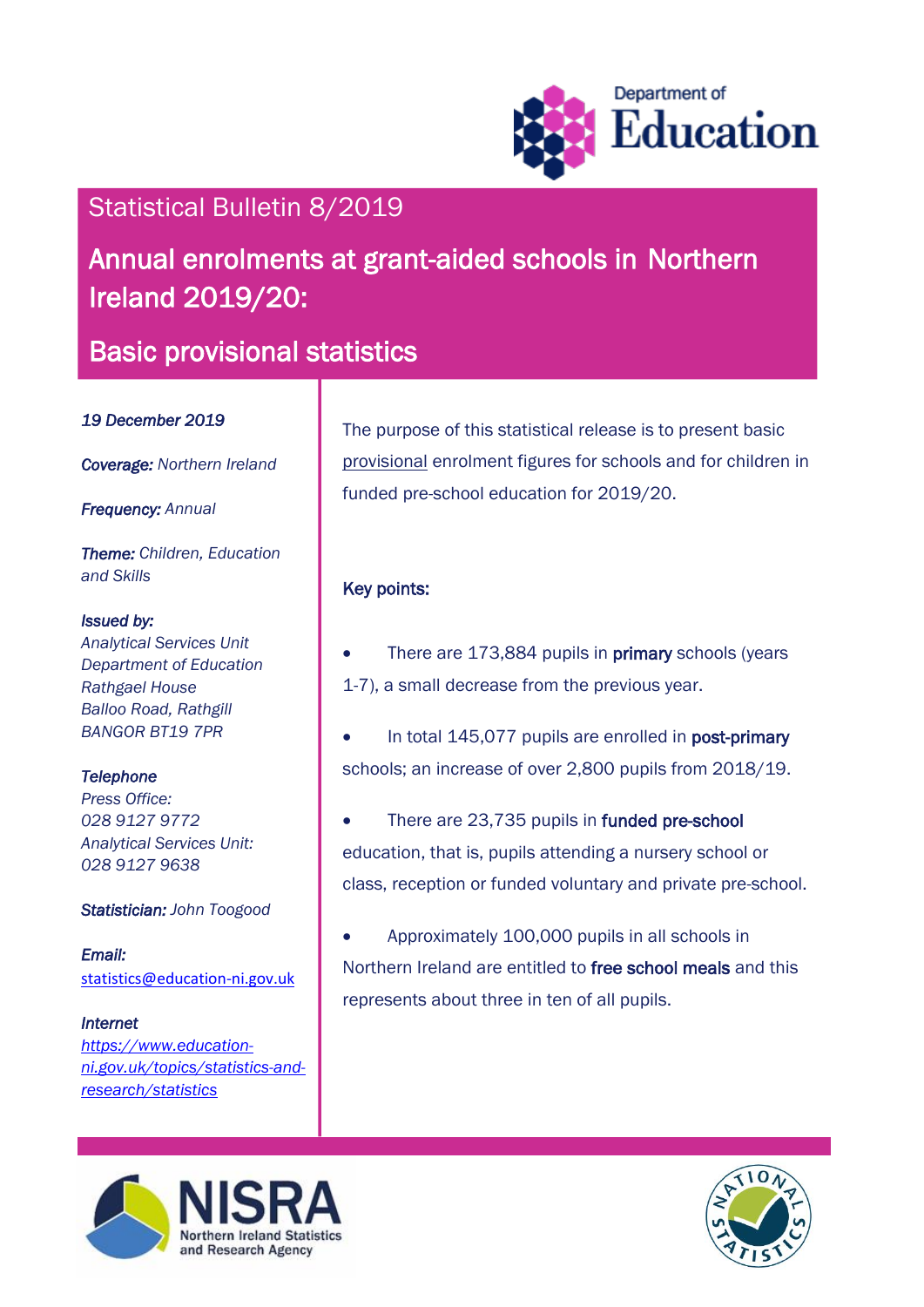Annual enrolments at grant-aided schools in Northern Ireland 2019/20: Basic statistics

# **Contents**

| Section | <b>Title</b>                              | Page |
|---------|-------------------------------------------|------|
|         | Introduction                              | 3    |
| 1       | Schools in Northern Ireland               | 3    |
| 2       | Enrolments in schools in Northern Ireland | 5    |
| 3       | Pupils entitled to free school meals      | 8    |
|         | Notes for readers                         | 10   |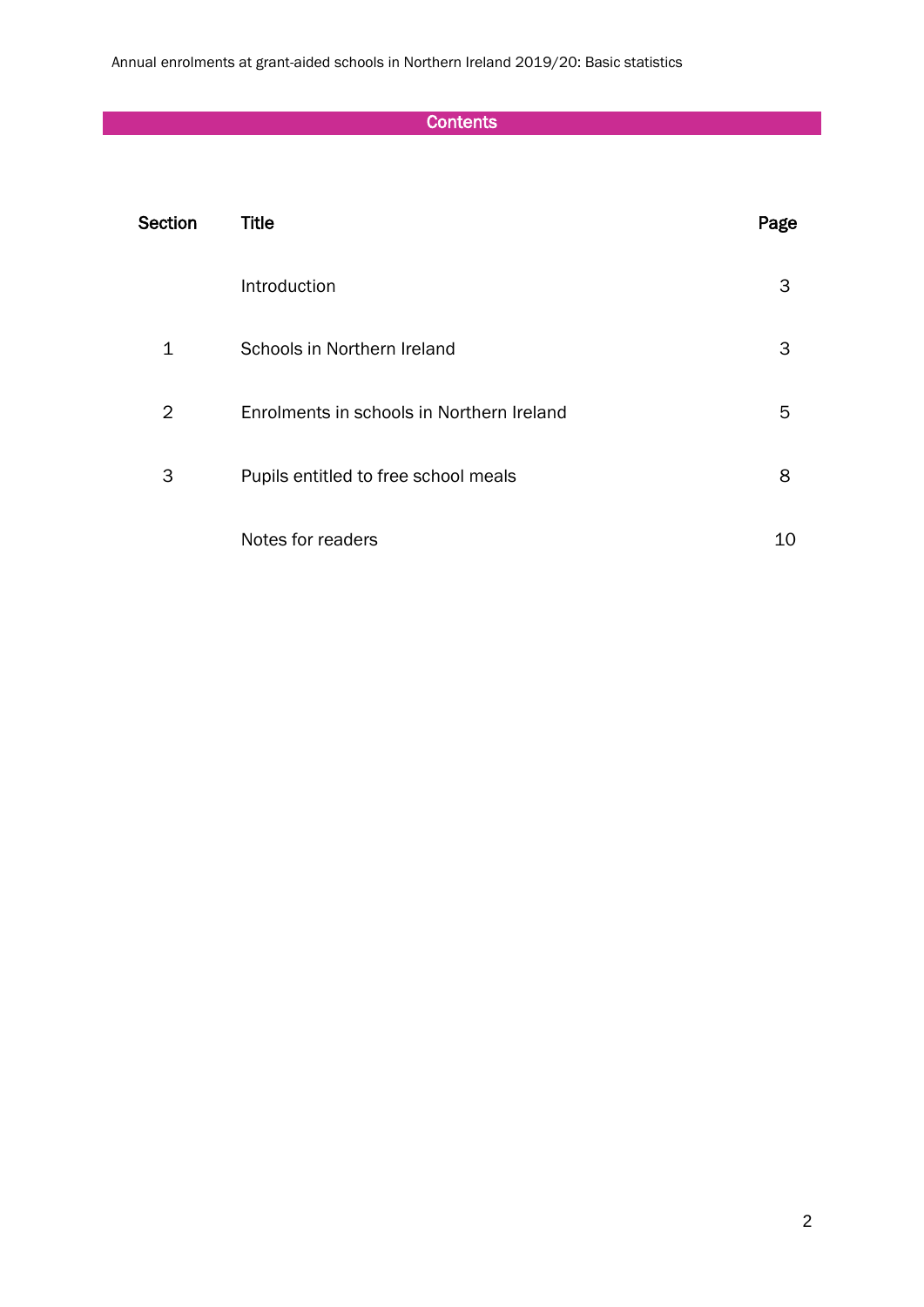## **Introduction**

The data in the following bulletin are taken from the school enrolments census, which was conducted in October 2019. Data collected through the school census exercise are used by the Department of Education (DE) to inform a wide range of policy areas, including finance allocations, school estate development and planning, special education, school improvement, area based planning, extended schools, additional educational needs, early years and integrated and Irish medium education. Other users include the Education Authority, the Education and Training Inspectorate and to inform responses to Assembly questions and requests from academic researchers, journalists, lobby groups and the public.

This first release of the basic statistics contains information which is used in the process to allocate funding to schools. These figures are provisional and subject to change. A further statistical release, containing a more detailed set of tables based on finalised and validated data, will be published in February 2020.

### Section 1: Schools in Northern Ireland

- The numbers of schools in Northern Ireland continues to decrease, from 1,166 in 2015/16 to 1,136 in 2019/20 (Table 1). Much of this decline is accounted for by the drop of 21 primary schools (including preparatory departments) and 8 nongrammar schools from 2015.
- The number of funded pre-school settings has dropped from 771 last year to 767 this year. This includes 380 voluntary and private pre-schools, 246 primary schools with nursery provision, 95 nursery schools and 46 primary schools with reception classes<sup>1</sup>.

1

 $1$  To avoid double counting, the number of primary schools with nursery or reception classes have not been split out separately in table 1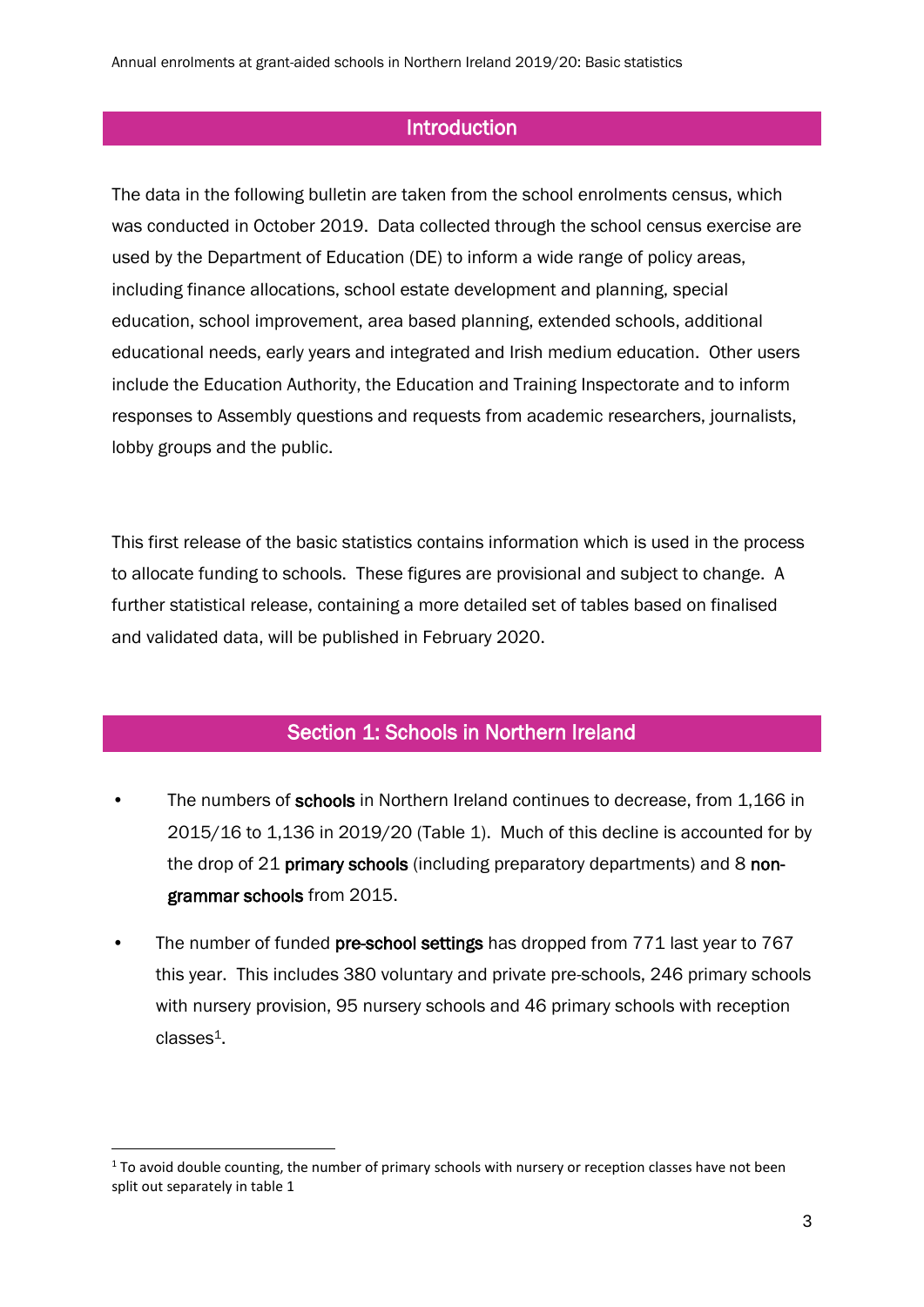#### **Table 1: Number of Schools and Pre-school Education Centres by Management Type**

|                                              |                           |       | 2015/16 2016/17 2017/18 2018/19 2019/20 |                |                |                |
|----------------------------------------------|---------------------------|-------|-----------------------------------------|----------------|----------------|----------------|
| <b>VOLUNTARY and PRIVATE</b>                 |                           |       |                                         |                |                |                |
| <b>PRE-SCHOOL EDUCATION CENTRES1</b>         |                           | 405   | 399                                     | 383            | 386            | 380            |
| <b>NURSERY SCHOOLS</b>                       |                           |       |                                         |                |                |                |
| Controlled                                   |                           | 64    | 64                                      | 64             | 64             | 64             |
| Catholic Maintained                          |                           | 32    | 31                                      | 31             | 31             | 31             |
| <b>Total nursery schools</b>                 |                           | 96    | 95                                      | 95             | 95             | 95             |
| <b>PRIMARY SCHOOLS</b>                       |                           |       |                                         |                |                |                |
| Controlled                                   |                           | 368   | 366                                     | 365            | 365            | 361            |
| Catholic Maintained <sup>2</sup>             |                           | 374   | 370                                     | 367            | 363            | 360            |
| <b>Other Maintained</b>                      |                           | 29    | 28                                      | 28             | 28             | 28             |
| Controlled Integrated                        |                           | 20    | 22                                      | 22             | 22             | 22             |
| <b>Grant Maintained Integrated</b>           |                           | 23    | 23                                      | 23             | 23             | 23             |
| <b>Total</b>                                 |                           | 814   | 809                                     | 805            | 801            | 794            |
| Grammar school preparatory depts.            |                           | 13    | 12                                      | 12             | 12             | 12             |
| Total primary schools and preparatory depts. |                           | 827   | 821                                     | 817            | 813            | 806            |
| <b>POST PRIMARY SCHOOLS</b>                  |                           |       |                                         |                |                |                |
| Secondary (non grammar) schools              |                           |       |                                         |                |                |                |
| Controlled                                   |                           | 49    | 49                                      | 49             | 48             | 48             |
| Catholic Maintained                          |                           | 64    | 64                                      | 62             | 60             | 57             |
| <b>Other Maintained</b>                      |                           | 2     | $\mathbf{2}$                            | $\overline{2}$ | $\overline{2}$ | $\overline{2}$ |
| Controlled Integrated                        |                           | 5     | 5                                       | 5              | 5              | 5              |
| <b>Grant Maintained Integrated</b>           |                           | 15    | 15                                      | 15             | 15             | 15             |
| <b>Total</b>                                 |                           | 135   | 135                                     | 133            | 130            | 127            |
|                                              |                           |       |                                         |                |                |                |
| <b>Grammar schools</b>                       |                           |       |                                         |                |                |                |
| Controlled                                   |                           | 17    | 16                                      | 16             | 16             | 16             |
| Voluntary                                    | Under Catholic management | 29    | 29                                      | 29             | 29             | 29             |
|                                              | Under other management    | 21    | 21                                      | 21             | 21             | 21             |
| <b>Total</b>                                 |                           | 67    | 66                                      | 66             | 66             | 66             |
| <b>Total Post Primary schools</b>            |                           | 202   | 201                                     | 199            | 196            | 193            |
| <b>SPECIAL SCHOOLS</b>                       | <b>Total</b>              | 39    | 39                                      | 39             | 39             | 39             |
| <b>HOSPITAL SCHOOLS</b>                      | <b>Total</b>              | 1     | $\mathbf{1}$                            | $\overline{1}$ | $\overline{1}$ | $\overline{1}$ |
| <b>INDEPENDENT SCHOOLS</b>                   | <b>Total</b>              | 14    | 14                                      | 14             | 14             | 14             |
| ALL SCHOOLS <sup>3</sup>                     | <b>Total</b>              | 1,166 | 1,159                                   | 1,153          | 1,146          | 1,136          |
|                                              |                           |       |                                         |                |                |                |
| <b>ALL SCHOOLS AND</b>                       |                           |       |                                         |                |                |                |
| PRE-SCHOOL EDUCATION CENTRES                 |                           | 1,571 | 1,558                                   | 1,536          | 1,532          | 1,516          |

1. Voluntary and private centres funded under the Pre-school Education Expansion Programme, which began in 1998/99.

2. Catholic Maintained total includes a school that did not have any pupils enrolled on census day

3. All schools total does not count preparatory departments as separate schools as they are so closely linked to grammar schools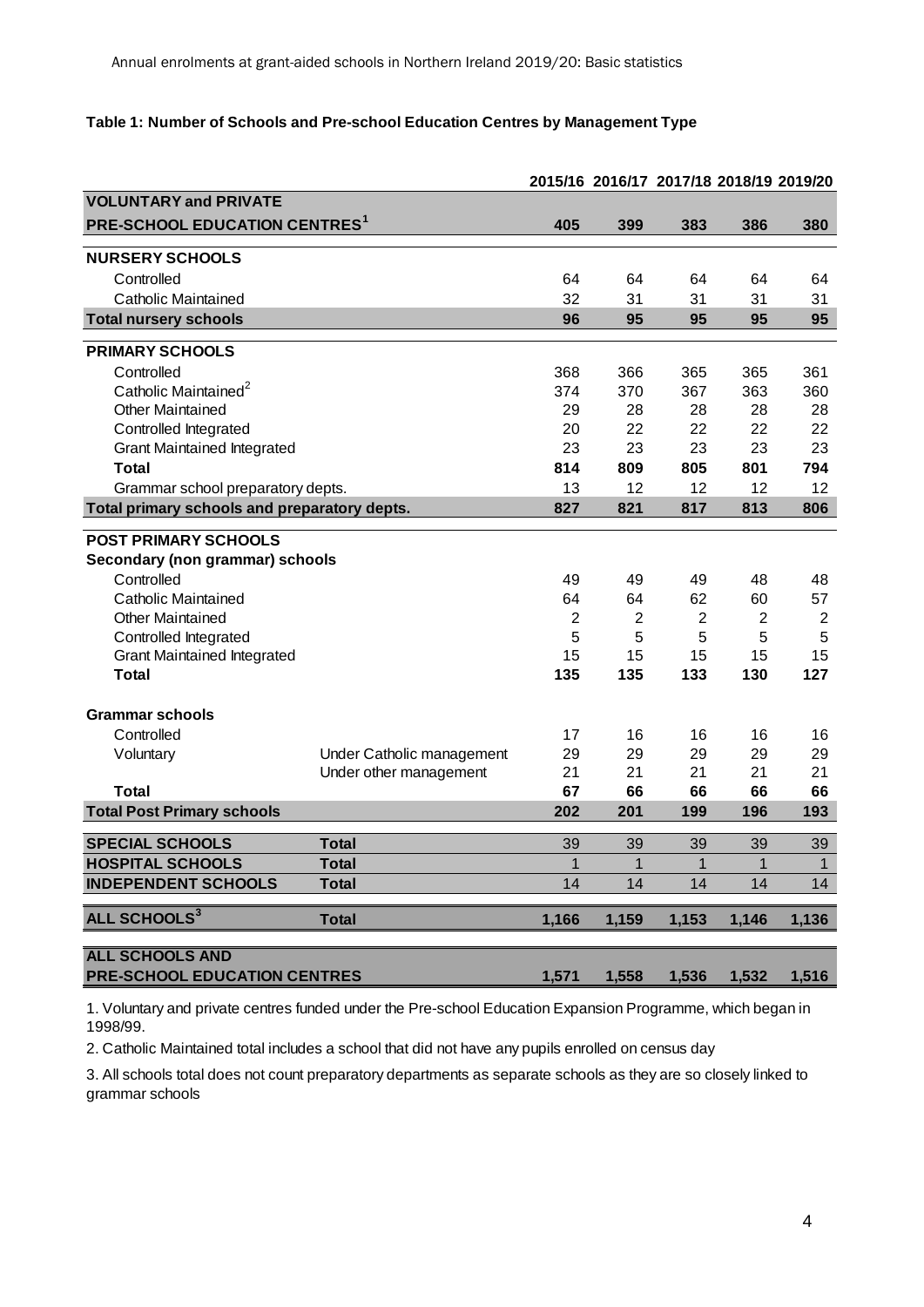# Section 2: Enrolments in schools in Northern Ireland

- There were over 349,000 pupils in all funded schools (including voluntary and private pre-schools) in October 2019 (Table 2). This has increased for the tenth successive year, and has risen by almost 2,500 pupils alone compared to last year.
- Enrolments in **primary schools** (years 1-7) have decreased for the first time since 2010/11, by more than 600 pupils when compared to last year (from 174,523 to 173,884) (Figure 1).



- Enrolments in post-primary schools have increased for the third year in a row to 145,077 pupils.
	- o Similarly to last year, enrolments have increased in non-grammar, with an increase this year of almost 2,300. Enrolments in grammar schools have also increased slightly, rising by nearly 600 pupils. (Table 2).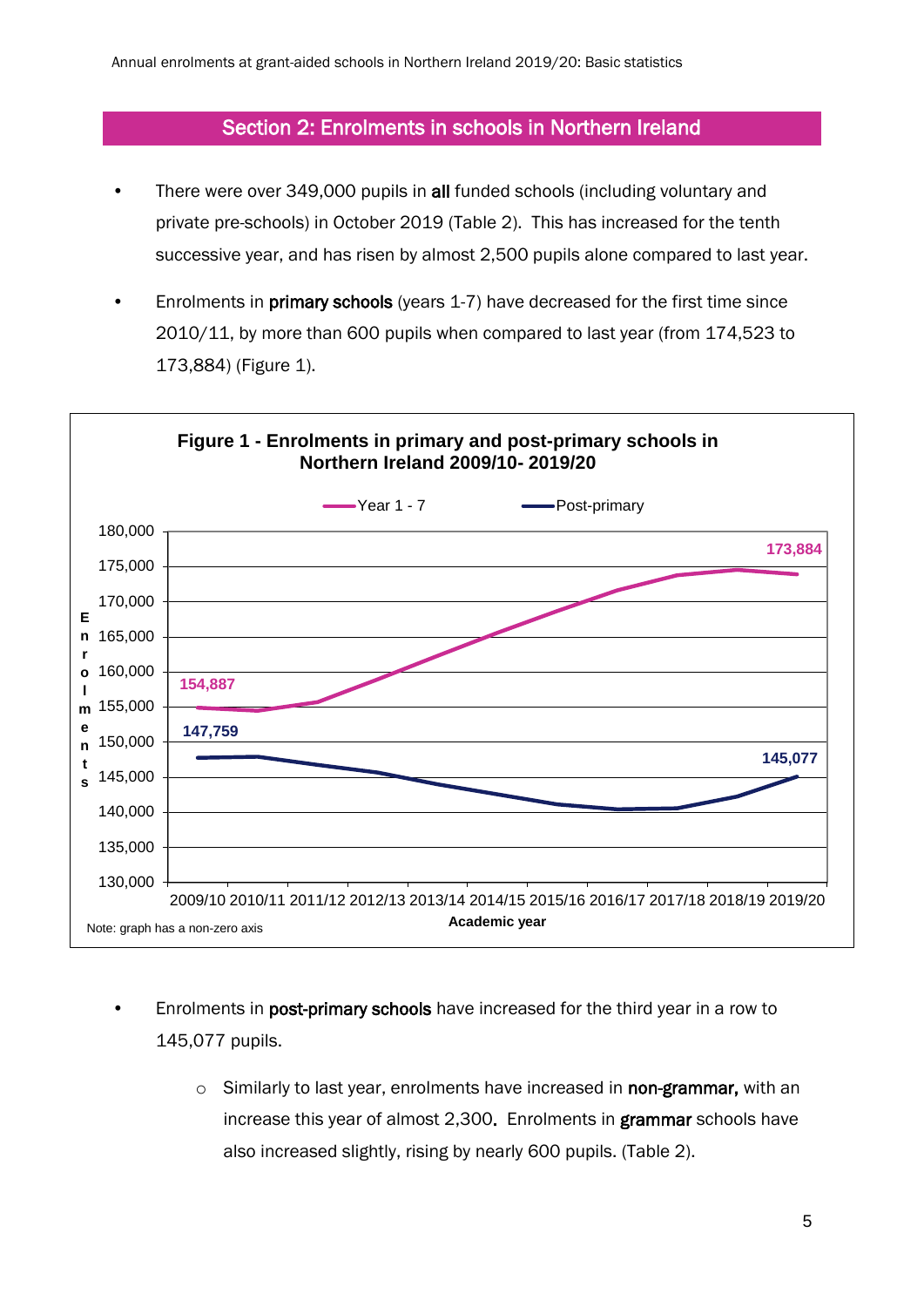- $\circ$  The number of pupils enrolled in sixth form has dropped for the fifth successive year. This year's enrolments have declined by almost 600 pupils since last year and now stands at 27,503 (Table 2).
- $\circ$  The number of pupils enrolled in **vears 8 12** has risen by more than 3,000 since last year. This increase is in line with the rise in the number of 11 – 15 year olds in NISRA's population estimates2.
- The number of children in funded pre-school education, that is, reception classes, nursery schools and units, or voluntary and private pre-school centres, is 23,735, which has increased by over 150 pupils since last year.
- Special school enrolments have also gradually increased, rising by nearly 1,000 pupils in the last five years to 6,170 in 2019/20.



<sup>2</sup> [https://www.nisra.gov.uk/sites/nisra.gov.uk/files/publications/NI\\_sya\\_7117.xlsx](https://www.nisra.gov.uk/sites/nisra.gov.uk/files/publications/NI_sya_7117.xlsx)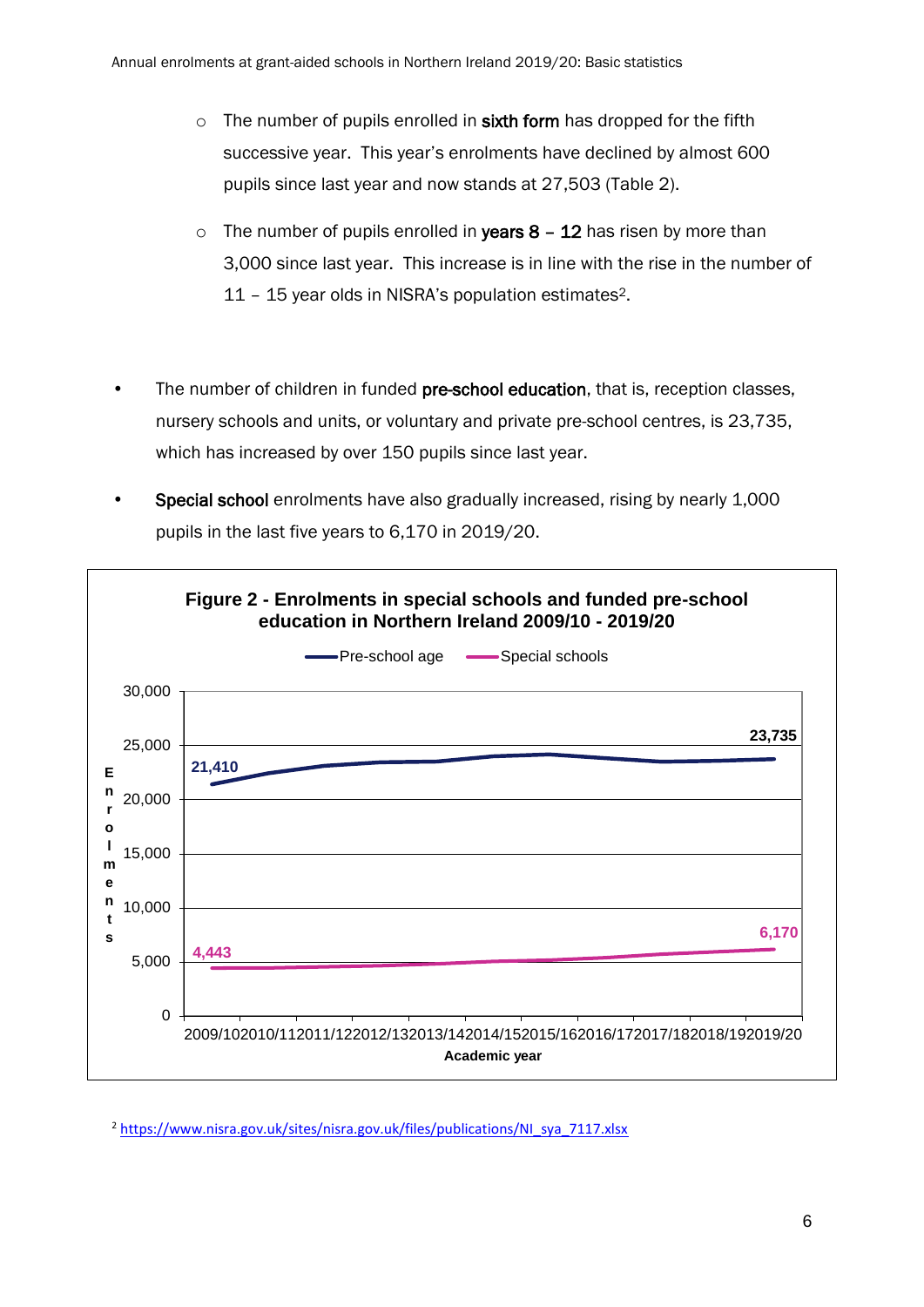#### **Table 2: Number of Pupils in Schools and Children in Funded Pre-school Education by Type of Establishment attended**

|                                                                                |                         | 2015/16 | 2016/17 | 2017/18 | 2018/19 | 2019/20 |
|--------------------------------------------------------------------------------|-------------------------|---------|---------|---------|---------|---------|
| <b>VOLUNTARY and PRIVATE</b>                                                   |                         |         |         |         |         |         |
| PRE-SCHOOL EDUCATION CENTRES <sup>1</sup>                                      |                         | 8,716   | 8,271   | 7,954   | 8,022   | 8,080   |
| <b>NURSERY SCHOOLS</b>                                                         |                         |         |         |         |         |         |
| Full-time                                                                      |                         | 4,011   | 3,955   | 3,943   | 3,930   | 3,935   |
| Part-time                                                                      |                         | 1,893   | 1,909   | 1,894   | 1,902   | 1,890   |
| <b>Total nursery school pupils</b>                                             |                         | 5,904   | 5,864   | 5,837   | 5,832   | 5,825   |
|                                                                                |                         |         |         |         |         |         |
| PRIMARY SCHOOLS and PREPARATORY DEPARTMENTS                                    |                         |         |         |         |         |         |
| <b>Nursery class pupils</b>                                                    |                         |         |         |         |         |         |
| Full-time                                                                      |                         | 5,195   | 5,174   | 5,146   | 5,194   | 5,686   |
| Part-time                                                                      |                         | 4,117   | 4,292   | 4,377   | 4,360   | 3,959   |
| Total nursery class pupils <sup>3</sup>                                        |                         | 9,312   | 9,466   | 9,523   | 9,554   | 9,645   |
| Reception                                                                      |                         | 241     | 224     | 186     | 168     | 185     |
|                                                                                |                         |         |         |         |         |         |
| Year 1-7 classes                                                               |                         |         |         |         |         |         |
| Primary schools (year 1 - 7)<br>Grammar school preparatory depts. (year 1 - 7) |                         | 166,912 | 169,908 | 172,034 | 172,863 | 172,283 |
|                                                                                |                         | 1,757   | 1,704   | 1,710   | 1,660   | 1,601   |
| Total year 1 - 7 pupils                                                        |                         | 168,669 | 171,612 | 173,744 | 174,523 | 173,884 |
| <b>Total primary school pupils</b>                                             |                         | 178,222 | 181,302 | 183,453 | 184,245 | 183,714 |
|                                                                                |                         |         |         |         |         |         |
| <b>POST PRIMARY SCHOOLS</b>                                                    |                         |         |         |         |         |         |
| Non-grammar schools                                                            | Years 8-12              | 64,508  | 64,888  | 65,858  | 67,692  | 70,500  |
|                                                                                | Sixth form <sup>4</sup> | 13,245  | 12,544  | 11,869  | 11,685  | 11,154  |
|                                                                                | <b>Total</b>            | 77,753  | 77,432  | 77,727  | 79,377  | 81,654  |
| Grammar schools                                                                | Years 8-12              | 46,034  | 46,040  | 46,191  | 46,475  | 47,074  |
|                                                                                | Sixth form <sup>4</sup> | 17,325  | 16,941  | 16,627  | 16,387  | 16,349  |
|                                                                                | <b>Total</b>            | 63,359  | 62,981  | 62,818  | 62,862  | 63,423  |
|                                                                                |                         |         |         |         |         |         |
| <b>Total post primary pupils</b>                                               |                         | 141,112 | 140,413 | 140,545 | 142,239 | 145,077 |
|                                                                                |                         |         |         |         |         |         |
| <b>SPECIAL SCHOOLS<sup>2</sup></b>                                             | <b>Total</b>            | 5,173   | 5,407   | 5,735   | 5,959   | 6,170   |
| <b>INDEPENDENT SCHOOLS</b>                                                     | <b>Total</b>            | 658     | 514     | 604     | 611     | 608     |
| <b>ALL SCHOOLS</b>                                                             | <b>Total</b>            | 331,069 | 333,500 | 336,174 | 338,886 | 341,394 |
| ALL SCHOOLS AND                                                                |                         |         |         |         |         |         |
| PRE-SCHOOL EDUCATION CENTRES                                                   |                         | 339,785 | 341,771 | 344,128 | 346,908 | 349,474 |

1. Voluntary and private centres funded under the Pre-school Education Expansion Programme, which began in 1998/99.

2.The number of pupils in the Hospital school have been removed. Their enrolments have been counted against the mainstream school they are registered to.

3. Nursery and reception pupils who are enrolled in preparatory departments of grammar schools have not been included as they are not funded by the Department.

4. Pupils in sixth form refer to those that are studying level 3 qualifications (i.e. A Level or equivalent)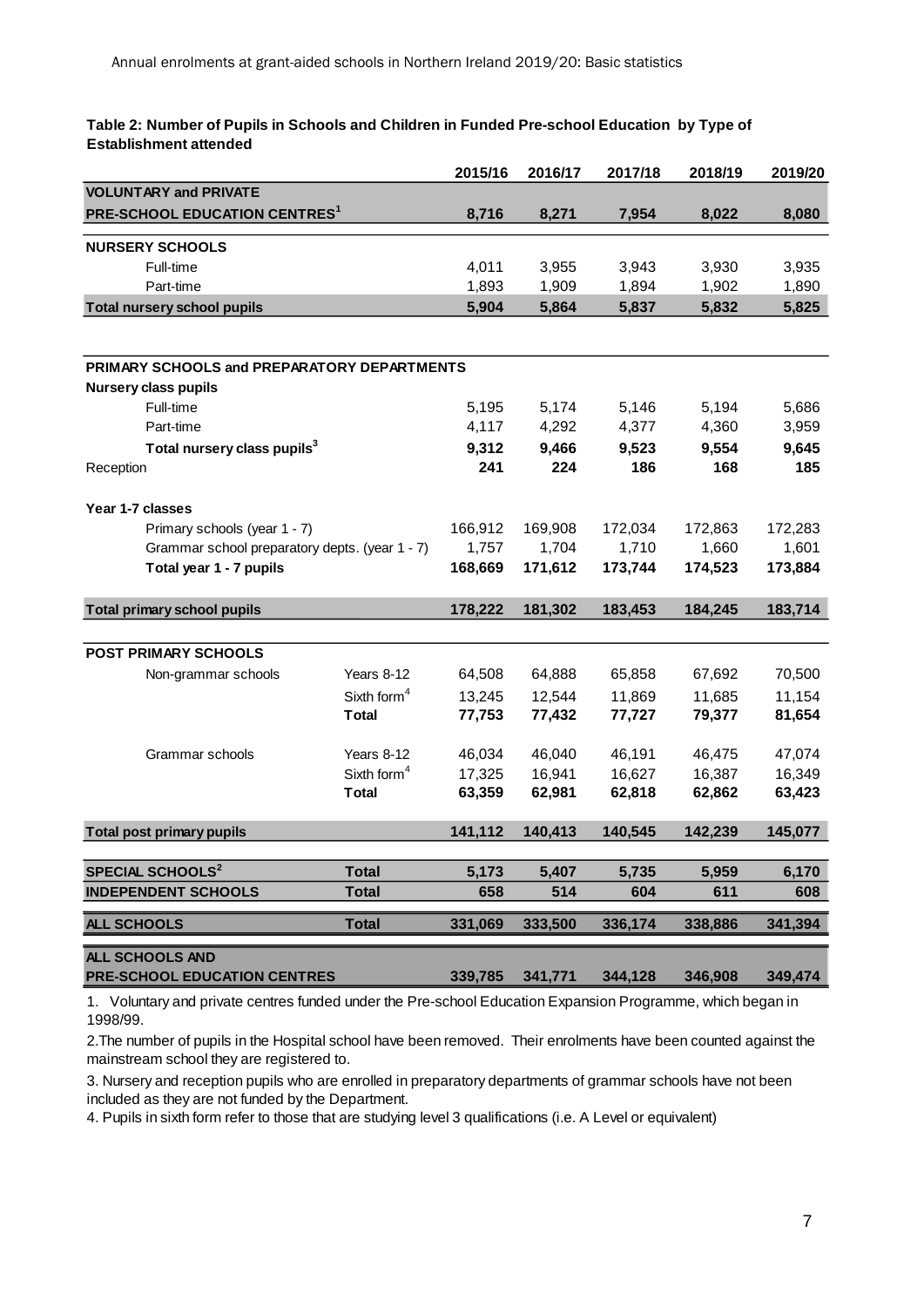# Section 3: Pupils entitled to free school meals<sup>3</sup>

- Based on provisional data, approximately 100,000 pupils are entitled to free school meals in 2019/20, which represents 28% of children in funded education (excluding voluntary and private pre-schools) (Table 3).
- The proportion of pupils that are free school meal entitled has dropped slightly from last year in **primary** (28% compared to 30% last year). The proportion in **post**primary has also dropped (27% compared to 28% last year). (Table 3).
- There are some differences in free school meal entitlement by school type. Special schools have a much higher than average proportion of pupils entitled to free school meals (52%). Non-grammar pupils are also much more likely than grammar school pupils to be entitled to free school meals (38% compared to 14%) (Table 3).

<sup>3</sup> https://www.education-ni.gov.uk/articles/school-milk-and-meals-background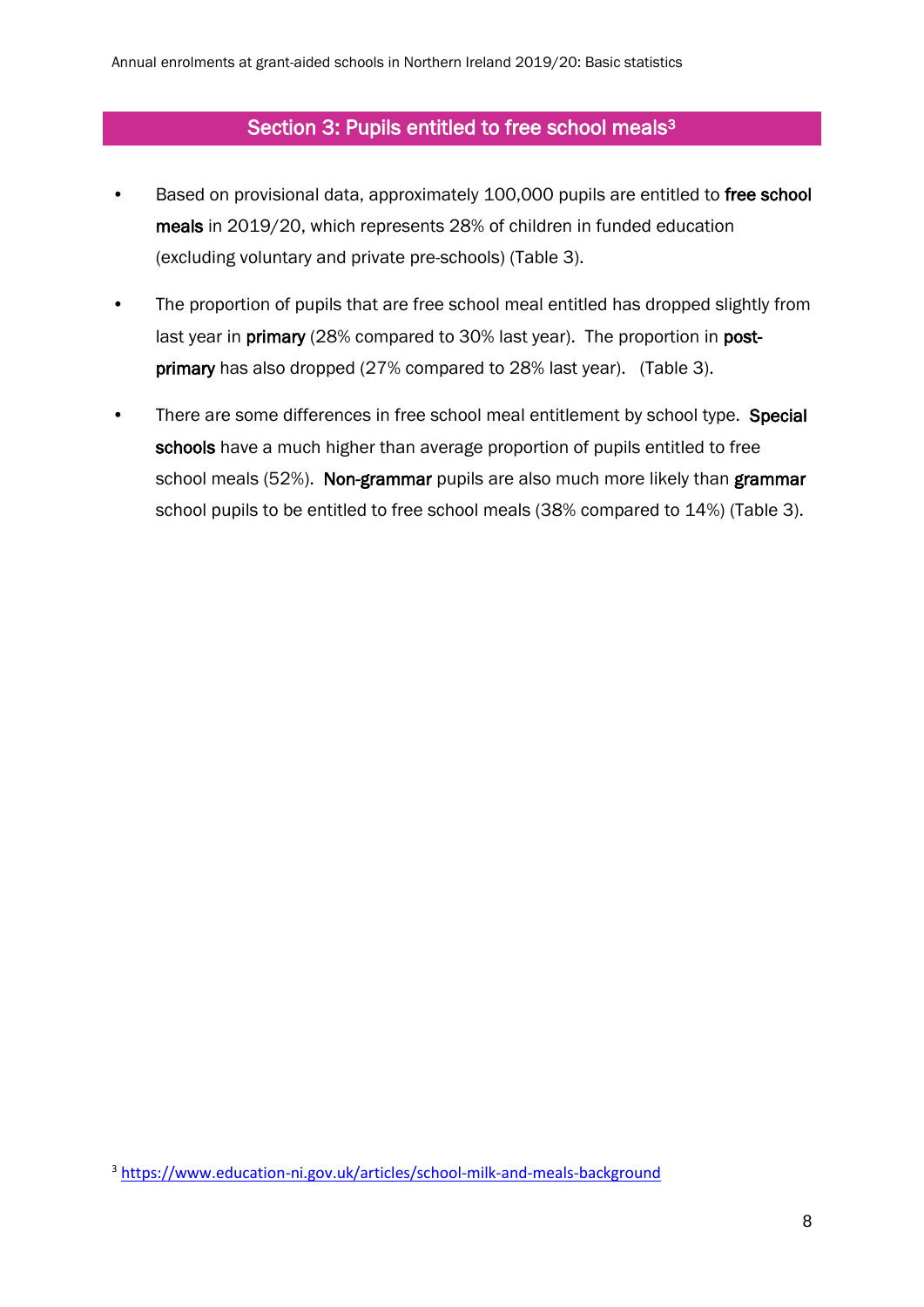|                                                | 2015/16 | 2016/17 | 2017/18 | 2018/19 | 2019/20 |
|------------------------------------------------|---------|---------|---------|---------|---------|
| <b>VOLUNTARY and PRIVATE</b>                   |         |         |         |         |         |
| <b>PRE-SCHOOL EDUCATION CENTRES1, 2</b>        | 11%     | 11%     | 10%     | 9%      | 8%      |
|                                                |         |         |         |         |         |
| <b>NURSERY SCHOOLS 1</b>                       |         |         |         |         |         |
| Full-time                                      | 50%     | 48%     | 44%     | 46%     | 46%     |
| Part-time                                      | 12%     | 10%     | 10%     | 10%     | 9%      |
| All nursery schools                            | 38%     | 36%     | 33%     | 34%     | 34%     |
| <b>PRIMARY SCHOOLS</b>                         |         |         |         |         |         |
| Nursery class pupils 1,4                       |         |         |         |         |         |
| Full-time                                      | 44%     | 42%     | 42%     | 40%     | 35%     |
| Part-time                                      | 12%     | 12%     | 11%     | 11%     | 9%      |
| Total nursery class pupils <sup>6</sup>        | 30%     | 28%     | 28%     | 27%     | 24%     |
| Reception                                      | 14%     | 17%     | 12%     | 14%     | 10%     |
| Year 1-7 classes                               |         |         |         |         |         |
| Primary schools (year 1 - 7)                   | 32%     | 32%     | 31%     | 30%     | 29%     |
| Grammar school preparatory depts. (year 1 - 7) | 1%      | 2%      | 2%      | 2%      | 1%      |
| Total year 1 - 7 pupils                        | 32%     | 31%     | 30%     | 30%     | 29%     |
| <b>Total primary school pupils</b>             | 32%     | 31%     | 30%     | 30%     | 28%     |
|                                                |         |         |         |         |         |
| <b>POST PRIMARY SCHOOLS</b>                    |         |         |         |         |         |
| Secondary (non grammar) schools                | 40%     | 41%     | 39%     | 39%     | 38%     |
| Grammar schools                                | 14%     | 14%     | 14%     | 14%     | 14%     |
| <b>TOTAL POST PRIMARY PUPILS</b>               | 28%     | 29%     | 28%     | 28%     | 27%     |
| SPECIAL SCHOOLS <sup>7</sup>                   | 53%     | 54%     | 51%     | 52%     | 52%     |
| ALL SCHOOLS <sup>3</sup><br><b>Total</b>       | 31%     | 31%     | 30%     | 29%     | 28%     |
| <b>TOTAL SCHOOLS AND</b>                       |         |         |         |         |         |
| <b>PRE-EDUCATION CENTRES</b>                   | 30%     | 30%     | 30%     | 29%     | 28%     |

#### **Table 3: Percentage of Childen Entitled to Free School Meals1, 4 , 5 by Type of Establishment attended**

1. For pupils and children in the nursery sector and in voluntary and private pre-school centres, where free school meal entitlement data is not appropriate, the number of pupils with (a) parent(s) in receipt of Job Seeker's allowance or Income Support is used instead of free school meal entitlement.

2. Voluntary and private centres funded under the Pre-school Education Expansion Programme, which began in 1998/99.

3. Free school meal entitlement data is not validated for independent schools therefore has not been included.

4. Eligibility under the Working Tax Credit free school meal criterion was introduced on a phased basis with Nursery, Foundation Stage and Key Stage 1 pupils eligible from September 2010 and Key Stage 2 pupils eligible from September 2011. It was extended to post-primary pupils from September 2014.

5. These figures may be subject to revision once the Education Authority's auditing process is completed.

6. Nursery and reception pupils who are enrolled in preparatory departments of grammar schools have not been included as they are not funded by the Department.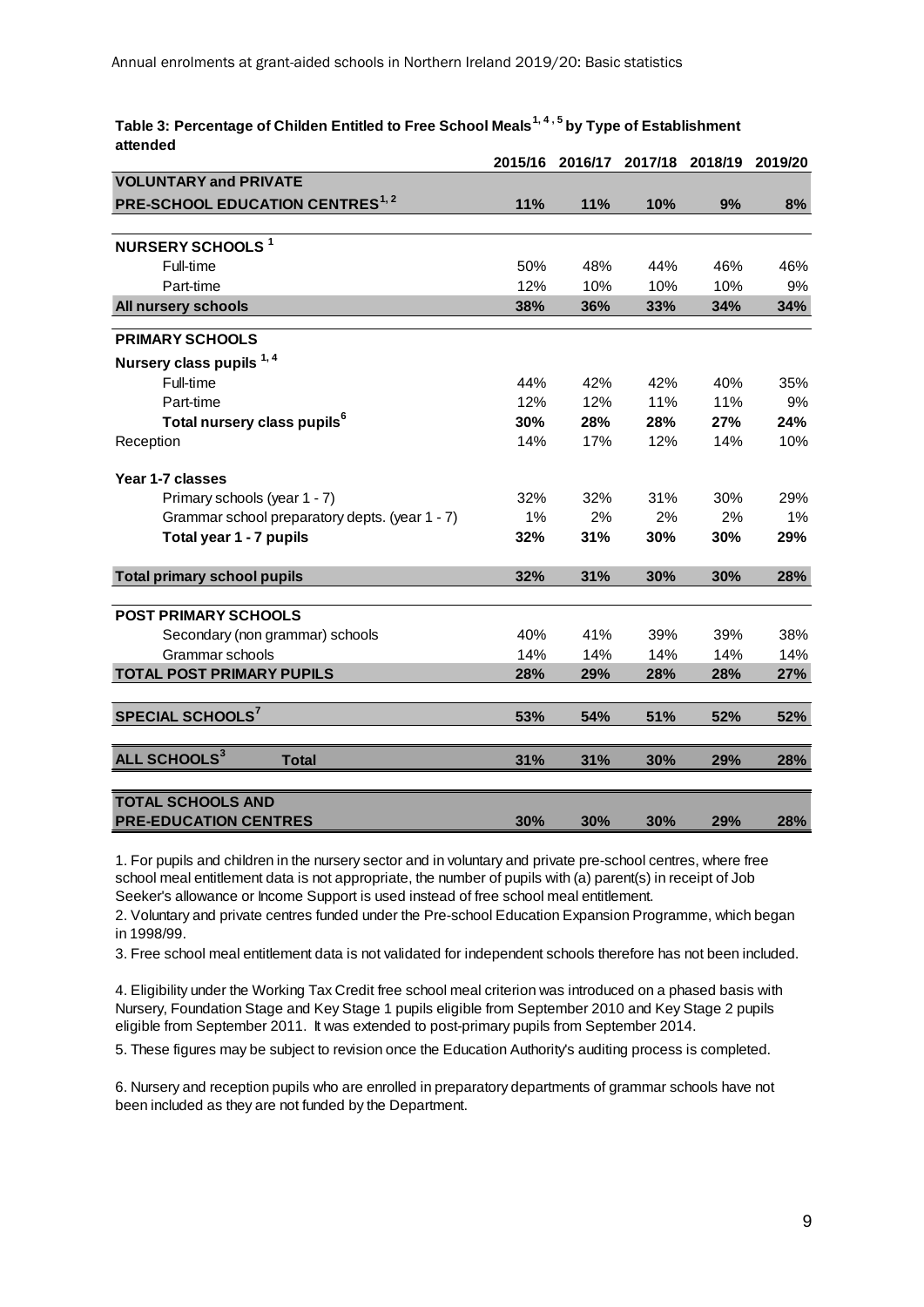# Notes for readers

### *National Statistics*

1. The United Kingdom Statistics Authority has designated these statistics as National Statistics, in accordance with the Statistics and Registration Service Act 2007 and signifying compliance with the Code of Practice for Official Statistics.

Designation can be broadly interpreted to mean that the statistics:

- meet identified user needs;
- are well explained and readily accessible;
- are produced according to sound methods, and
- are managed impartially and objectively in the public interest.

Once statistics have been designated as National Statistics it is a statutory requirement that the Code of Practice shall continue to be observed.

2. For general enquiries about National Statistics, contact the National Statistics Public Enquiry Service on 0845 601 3034 minicom: 01633 812399

E-mail: info@statistics.gov.uk

Fax: 01633 652747

Letters: Customer Contact Centre, Office for National Statistics, Rm 1.101, Government Buildings, Cardiff Road, Newport, NP10 8XG

3. You can also find National Statistics on the Internet: [http://www.statistics.gov.uk](http://www.statistics.gov.uk/)

### *School Census*

- 4. The statistics in this release have been derived from the annual School Census; details about the survey may be found at [https://www.education](https://www.education-ni.gov.uk/publications/school-enrolments-data-collection-and-validation)[ni.gov.uk/publications/school-enrolments-data-collection-and-validation.](https://www.education-ni.gov.uk/publications/school-enrolments-data-collection-and-validation) For voluntary and private pre-school centres, and nursery schools, the census consists of a summary return made on an electronic application; for post-primary, primary and special schools, it consists of a return comprising individual pupil records, made by Electronic Data Interchange.
- 5. The 2019/20 figures in this statistical release are based on information as at 11 October 2019. They may be subject to minor revision and these will be notified in accordance with our revisions policy. This can be accessed at [https://www.education](https://www.education-ni.gov.uk/sites/default/files/publications/de/Statistical%20Revisions.pdf)[ni.gov.uk/sites/default/files/publications/de/Statistical%20Revisions.pdf.](https://www.education-ni.gov.uk/sites/default/files/publications/de/Statistical%20Revisions.pdf)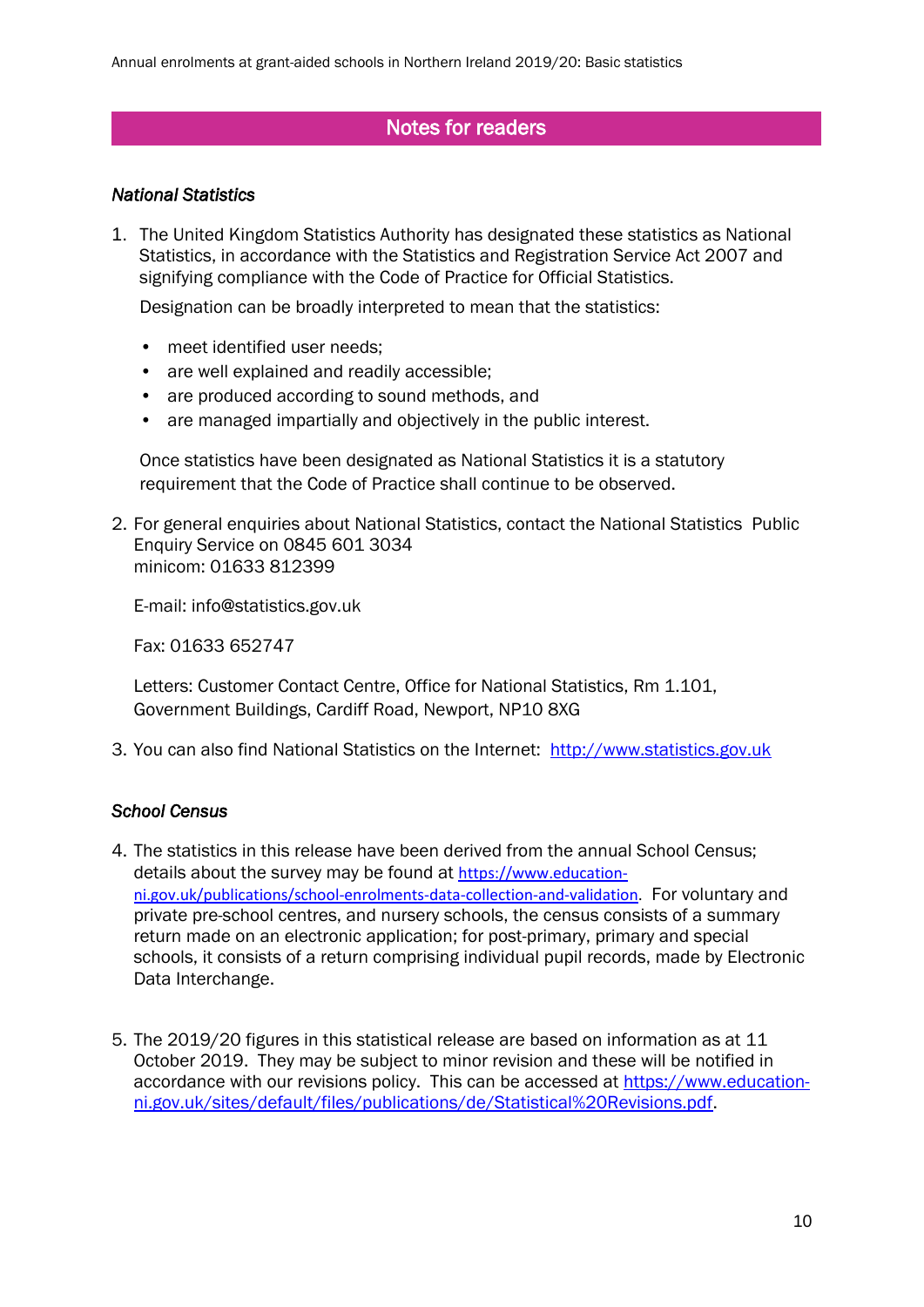- 6. A further statistical release, containing finalised figures and a more detailed set of tables, will be published in February 2020.
- 7. The figures for nursery *classes* relate to approved nursery classes in primary schools. The figures for reception refer to pupils who were below compulsory school age at 1st July 2019, who were admitted to a reception class or group in primary school following their 4th birthday. Schools may admit reception pupils throughout the year, but only those who have been admitted by 31st October are counted in the school census.
- 8. Further statistics relating to school numbers and enrolments can be found on the DE website [\(www.education-ni.gov.uk\)](http://www.education-ni.gov.uk/) under the Facts and Figures section.

The DE website presents figures taken from the school census, summarised at regional, former Education and Library Board and school level. Statistics on pupil attendance, pupil: teacher ratios, school leaver destinations and qualifications may also be accessed via the website.

9. Information on enrolments collected via the school census process are used to inform DE policy and procedures (particularly School Funding), as well as to inform Education Authority of detailed information useful to them in their auditing processes.

## *School types*

10.Definitions of school management types are as follows:

- Controlled: Schools are managed and funded by the Education Authority through Boards of Governors (BoG). Primary and post-primary school BoGs consist of representatives of transferors - mainly the Protestant churches - along with representatives of parents, teachers and the EA.
- Voluntary: Self-governing schools, generally of long standing, originally established to provide an academic education at post primary level on a fee paying basis. Now funded by the Department and managed by Boards of Governors. The BoGs are constituted in accordance with each school's scheme of management - usually representatives of foundation governors, parents, teachers and in most cases, DE or EA representatives. The BoGs is the employing authority and is responsible for the employment of all staff in its school.
- Maintained schools are managed by Boards of Governors which consist of members nominated by trustees, along with representatives of parents, teachers and the Education Authority. These schools are funded through the EA for their running costs and directly by the Department in relation to capital building works. For Catholic Maintained schools, the Employing Authority is the Council for Catholic Maintained Schools (CCMS). Other maintained schools are any schools that are not Catholic maintained. They are typically, but not exclusively, Irish medium schools.
- Controlled integrated: Controlled schools which have acquired integrated status.
- Grant Maintained integrated: Self-governing schools with integrated education status, funded directly by the Department of Education and managed by Boards of Governors. The BoG is the employing authority and responsible for employing staff.